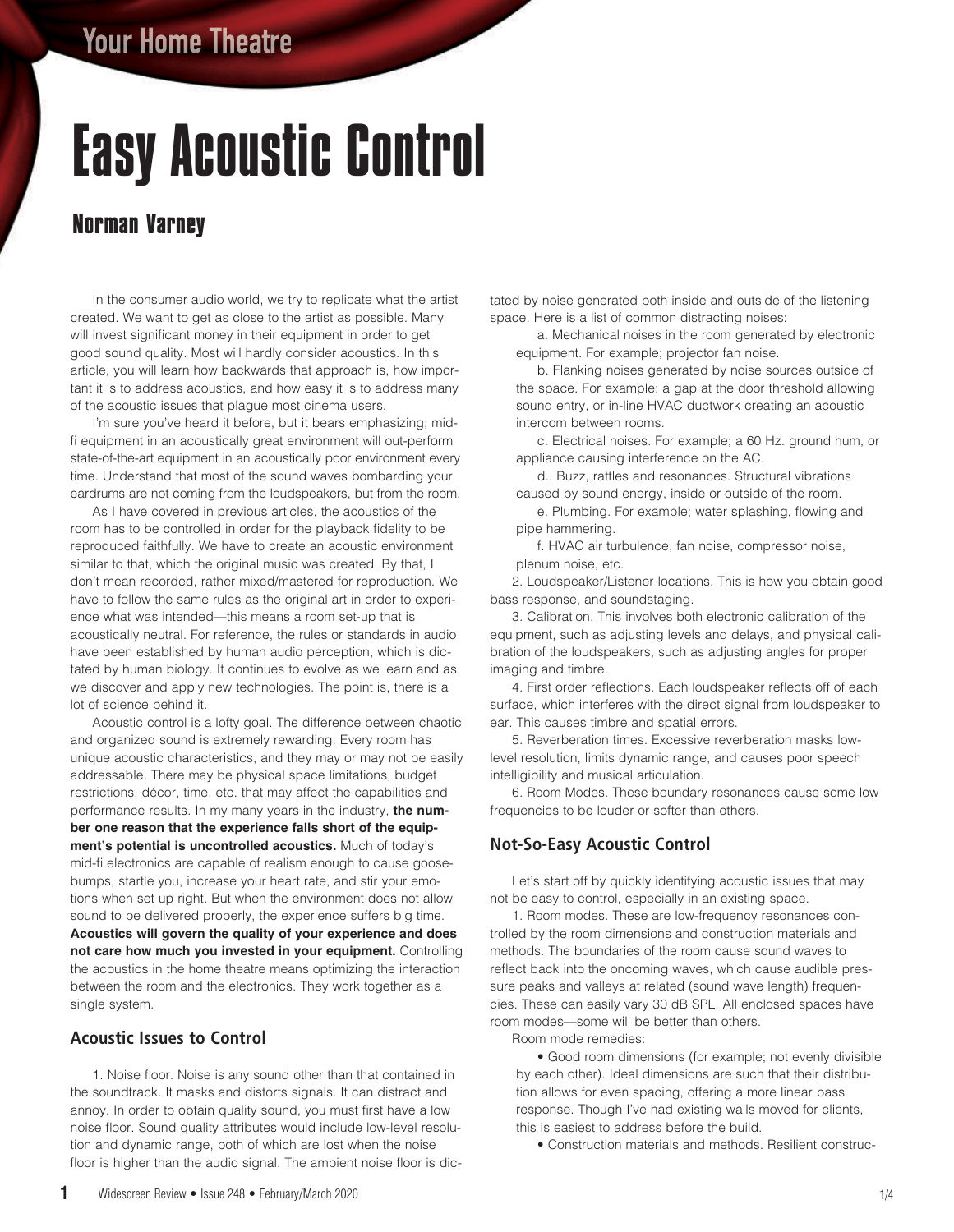tion methods can be designed to include low-frequency absorption, which otherwise is next to impossible to implement with any effectiveness because the low-frequency wave lengths are so large and so strong. Mass and constrainedlayer damping can help improve room modes, cavity resonances, as well as noise control (See Photo 1).

We will look at other means to combat room modes later on.

 2. Noise Control. In order to hear low-level information or be held in suspense by silence, the ambient noise floor in the room must be very low. It is very distracting to hear a car drive by while watching a submarine movie, or a thunder storm while deep in outer space. It is just as distracting to hear the HVAC suddenly turn off or on. The projector fan noise can mask audio information important to the storytelling. On the other side of the coin, the home theatre may be distracting to others residing elsewhere at the time. Home theatres are built all the time adjacent to a bedroom, only to discover that it cannot be used in the evening hours! Structural vibrations and flanking noise (sound finding non-direct path ways to adjoining rooms) is a two-way street and can be very difficult to control.

Noise control remedies:

 • Let's just say that noise control is a huge topic, too large to even skim through here. Most all noise control should be addressed in the design phase of the project, and if not, will be expensive to deal with afterward. Noise control is about blocking, absorbing, isolating the noise source, and/or breaking its sound path. There are too many possible scenarios to try to cover here. Below is a graph (See Graph 1) depicting possibilities for post-build noise control. The key to noise control is resilient, airtight construction, which sounds easy, but is not



Photo 1. Applying RoomDamp2 constrained-layer damping compound to the back of sheathing to be sandwiched between sheathing layers.

#### **Easy Acoustic Control**

Well, depending—at least easier to control. I feel that if it does not involve room reconstruction, it is easy to control. You may disagree with me, depending on your particular scenario, but that's how I'm differentiating easy versus not so easy.

 1. Loudspeaker/Listener locations. This will call out your bass response, soundstage, image and tonality. At minimum, keep yourself and your loudspeakers well away from the room boundaries and aim for an equidistant triangle between you and the front main left and right loudspeakers (See Graph 2). This is the point you build the rest of the soundstage (loudspeaker locations) from. At maximum, listen for the best bass response in the room for the primary listening seat, then do the same for the loudspeaker bass response. From there optimize for soundstage and timbre by aiming the loudspeakers toward the primary seat. Follow surround recommendations for angles of degree to the primary listening position. Because of the way our two ears are positioned on each side of our head, we do not perceive sound the same from the rear, or above, as we do from the front horizontal plane. Remember that there is only one point in space where all the loudspeakers can converge at the same time and the same energy. Ideally, all loudspeakers are physically the same distance to the primary seat. Get this right and the primary seat will experience magic, and those surrounding will be that much closer to the target.v



Graph 1. Possible noise path control solutions.

#### 2. Calibration goes hand-in-hand with the above.

 a. From the electronic equipment point of view, calibration means to first make sure that the equipment is operating and configured correctly—that is, verifying output channels, levels, delays, polarity, bass management, etc. Undoubtedly, you will have to make electronic compensations in the processor for channel levels and delays due to physical compensations of loudspeaker locations.

 b. From a physical point of view, it has to do with fine-tuning the aiming of the loudspeakers. The loudspeakers were designed to be heard with the individual drivers in each loudspeaker cabinet performing in-concert, as one voice. For example, if the tweeter is different in distance to the listener than the woofer, it will not sound as intended. The high fre-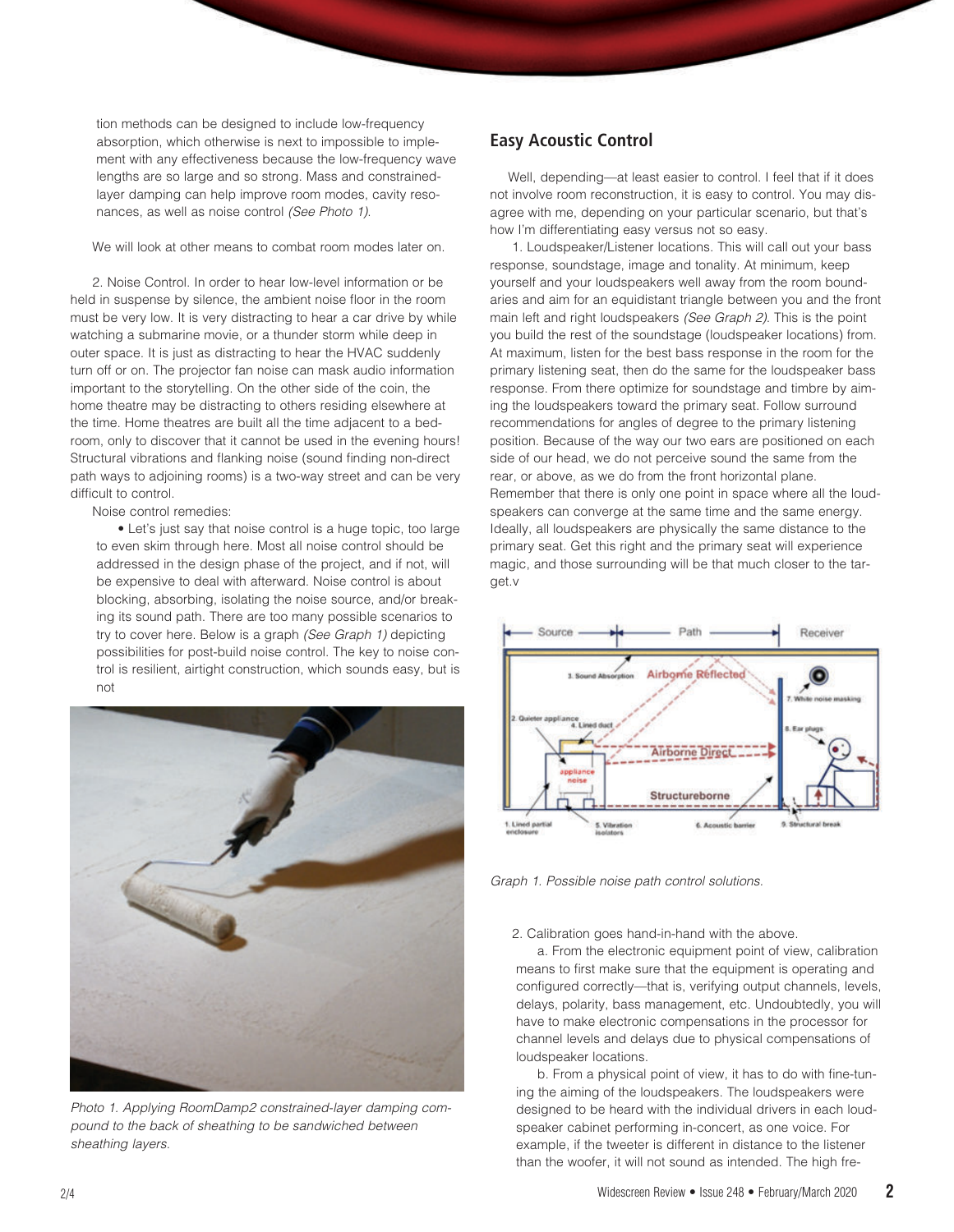## **Your Home Theatre**

quencies and the low frequencies will not arrive at the same time, and signal distortion will occur (See Graph 3). In addition, high frequencies are very directional. If the loudspeaker is mounted above the head and not aimed down towards the listener, much of the tweeter information will be lost. Sound wave propagation, both time, level and angle will effect spatial and timbre information. The devil is in the details!



Graph 2. Stereo foundation showing equidistant triangle. This is a good way to start setting up the best soundstage. Loudspeaker toe-in angle will also affect soundstage and timbre.

 3. First order reflections can be controlled with absorption or diffusion. They are controlled best by specifically designed acoustic panels, as small as 2'x2', with wide, efficient and linear absorption. However, curtains, even large leafed plants, books, etc. can help reduce hard specular reflections that would otherwise interfere with the direct sound waves of the loudspeaker. Each loudspeaker will have a geometric reflection on each room boundary (likely six) with each listening position(s) (See Graph 4). These reflections affect spatial and tonal information if left untreated.

 4. Reverberation times are the easiest to control, at least in the upper frequencies, say above middle C on a piano. Not the case for lower frequencies. Reverberation, next to bass response, is the acoustic characteristic people notice and judge room sound quality by. Reverberation is the slow decay of thousands of sound reflections. Every room has a unique reverberation curve of time over frequency (See Graph 5). Carpet and padding will help a great deal. Cloth-covered furniture, throw rugs with padding, large throw pillows, etc. will increase the absorption of sound energy and lower its influence from bouncing around the room. Adding absorption at the first order reflection points provides double-duty



Graph 3. Indicating how if the loudspeaker is not oriented (tilted/angled) properly to the listener, time arrivals are distorted, causing frequency response anomalies.

to help decrease reverberation times. Uncontrolled reverberation changes the tonality of the sound but is most problematic with its destruction of articulation, masking of low-level resolution, and dynamic range.



Graph 4. First order reflections. The green line indicates the direct sound from the loudspeaker and is the first to arrive. Line 1 represents sound reflected off of the floor and arrives a little later in time. Line 2 is a bounce from the side wall later still. Then the front wall reflection arrives, then the ceiling, later the other side wall, and finally the rear wall reflection. If these first reflections are not controlled, they will continue on to reflect off of more surfaces, adding to the confusion.